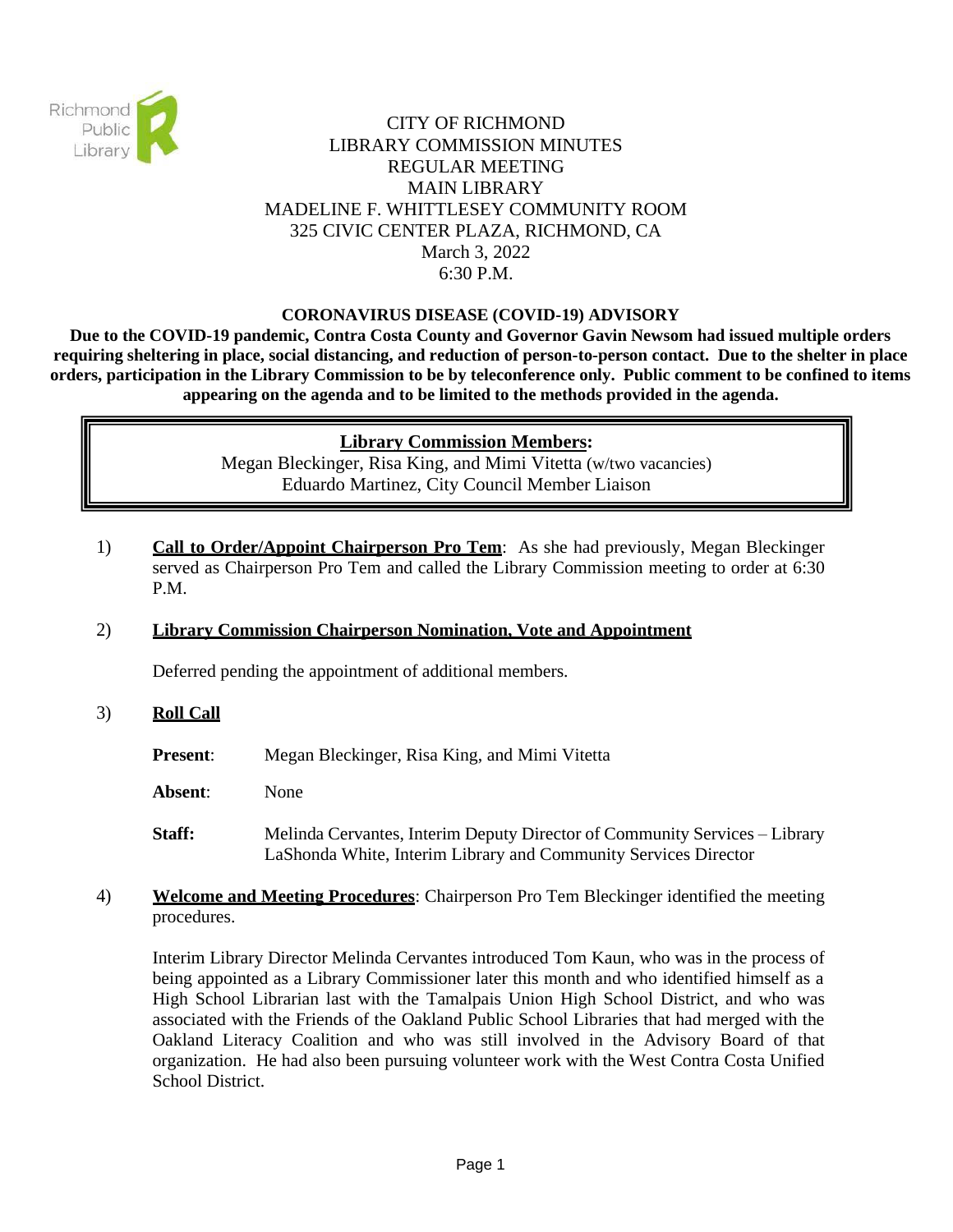Ms. Cervantes identified an email from Cordell Hindler dated March 2, 2022: *"Hello Melinda. I have a couple of comments for the record: 1) The Mayor has mentioned the Library Commission at the February 22nd Council meeting; 2) For a future agenda there should be a discussion of the reorg chart that our former City Manager had implemented."* 

When asked by Commissioner King, Mr. Hindler clarified that the Mayor's mention of the Library Commission was in the context of a consent calendar item related to Mr. Kaun's appointment, which was on the City Council's March 15, 2022 agenda.

### 5) **Agenda Review**

The agenda was accepted, as submitted.

### 6) **Open Forum**

There were no comments.

### 7) **Approval of Minutes**

a. Approval of November 4, 2021 Meeting Minutes

Motion by Commissioner King, seconded by Commissioner Vitetta to approve the minutes of the November 4, 2021 meeting, as submitted. Motion passed by Bleckinger, King and Vitetta. Noes: None. Abstain: None. Absent: None.

#### 8) **Department Reports For Information**: The following reports were received and filed.

- a. Library Services
- b. Literacy for Every Adult Program (LEAP)
- c. Circulation Statistics
- d. RPL Newsletters
- e. Director's Report

## 9) **Presentations, Discussions and Action Items**

#### a. INTRODUCTION of Guest Attendees

Tom Kaun explained, when asked why he wanted to be a Commissioner that while he lived in Richmond, he was physically closer to the El Sobrante, Pinole, Hercules and San Pablo Libraries. As a Librarian, he was concerned that the Richmond Public Library consisted of the Main Library and two branches that were situated primarily in the south of the City, and he was farther from the Richmond Public Library than from the libraries in the surrounding communities. He wanted to know the Richmond Library's relationship to the County Library and he wanted to know the services provided. He commented that he had never seen anything to identify the services offered by the Richmond Library and it was his desire to learn how to provide services to areas that were outside the main access to the Richmond Public Library.

Ms. Cervantes stated that information on the Book Van and the Bookmobile could be provided in her next report.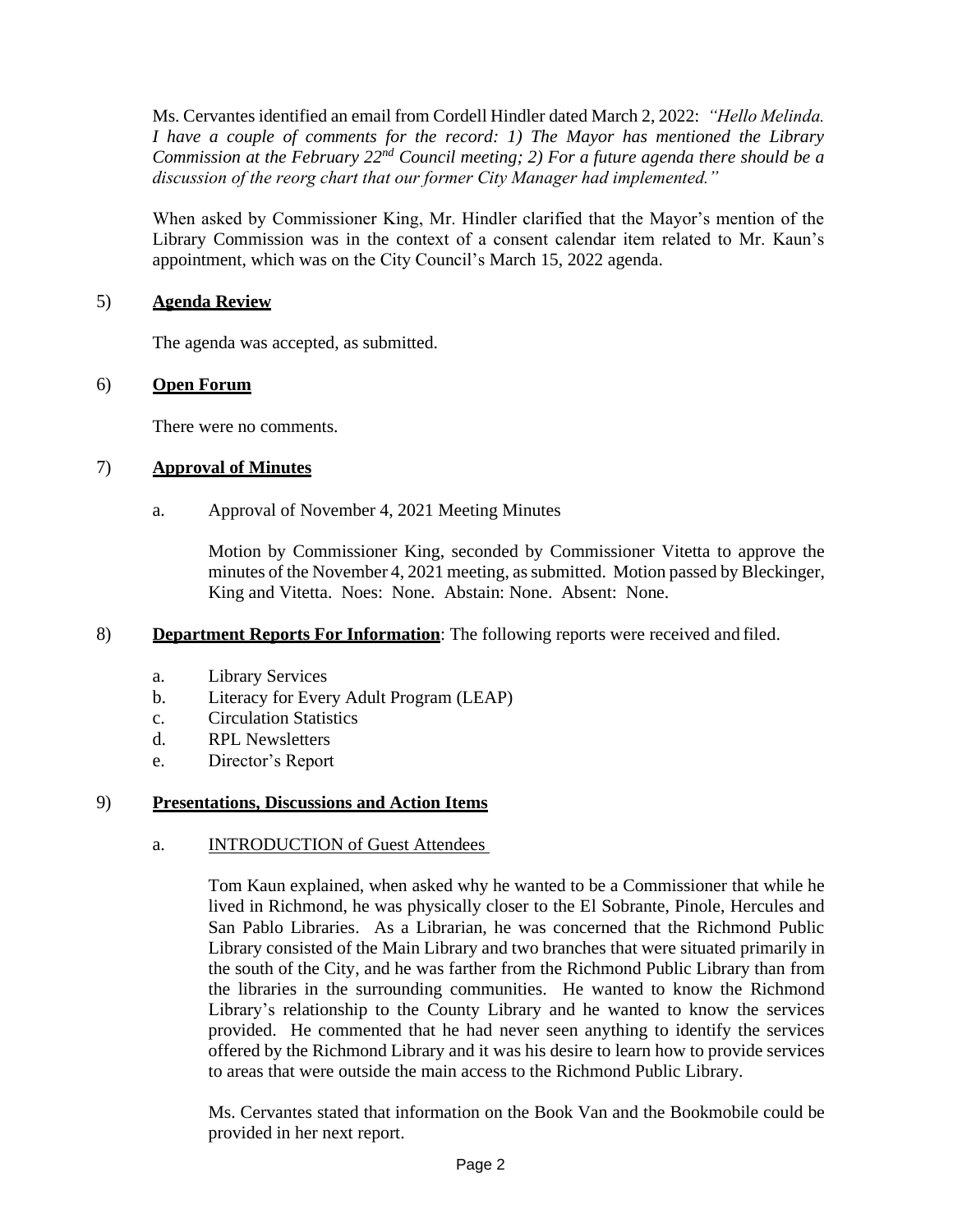Chairperson Pro Tem Bleckinger stated that access and more hours of operation were other areas of concern, particularly in light of the shutdown caused by COVID-19.

Cordell Hindler stated he had been in conversation with the El Cerrito Library Foundation and El Cerrito's Commission and he recommended that they be invited to a meeting of the Richmond Library Commission to share what had been done in their area.

## b. INTRODUCTION of Interim Deputy Director Community Services – Library (Melinda Cervantes)

Ms. Cervantes described her background and how she had come to serve as Interim Library Director after 40 years of public library experience as well as experience with school and academic libraries, most recently as the Contra Costa County Librarian. She stated there were ways that the Library Commission could partner with the County Library, and while Richmond did not have a branch library in every area of the City, the Richmond Library had attempted to address outreach services through the Book Van and the Bookmobile. She described her library affiliations and was happy to serve as the Interim Director while the City was recruiting for a permanent Library Director, hopefully by June 2022.

LaShonda White, Interim Library and Community Services Director, described the areas encompassed by the Community Services Department. As a patron of the Richmond Library from an early age she appreciated what the Richmond Library had to offer and thanked Ms. Cervantes for coming out of retirement to help find a permanent Library Director for Richmond. She also thanked Library Commissioners for their commitment to the Library.

Ms. Cervantes referred to her report and identified the multiple projects and activities involved, and spoke to the staff and many others, including the Richmond Library Foundation that was helping to produce a state grant application to fund Library infrastructure improvements. She noted the grant required a 50 percent cash match and hoped to have something in the \$3 to \$4 million match of local funds to be able to conduct some of the Americans with Disabilities Act (ADA) improvements to the Main Library, including life-safety, critical maintenance and other improvements such as to the HVAC system.

## c. DISCUSSION/ACTION: Role of Library Commissioners – Continued

Commissioner Vitetta noted her interest in clarifying the role of Library Commissioners and to that end she had been studying the documentation related to the formation of the Library Commission to determine what Commissioners could do for the Library. She suggested that Commissioners branch off into separate groups to allow comprehensive discussions of the Commission's role and stated that brainstorming could help clarify what could be done to promote the Library such as marketing the mobile library and other ideas.

Commissioner Vitetta made a motion to appoint a subcommittee to study the City's ordinances in order to gain a deeper understanding of the Commission's purpose and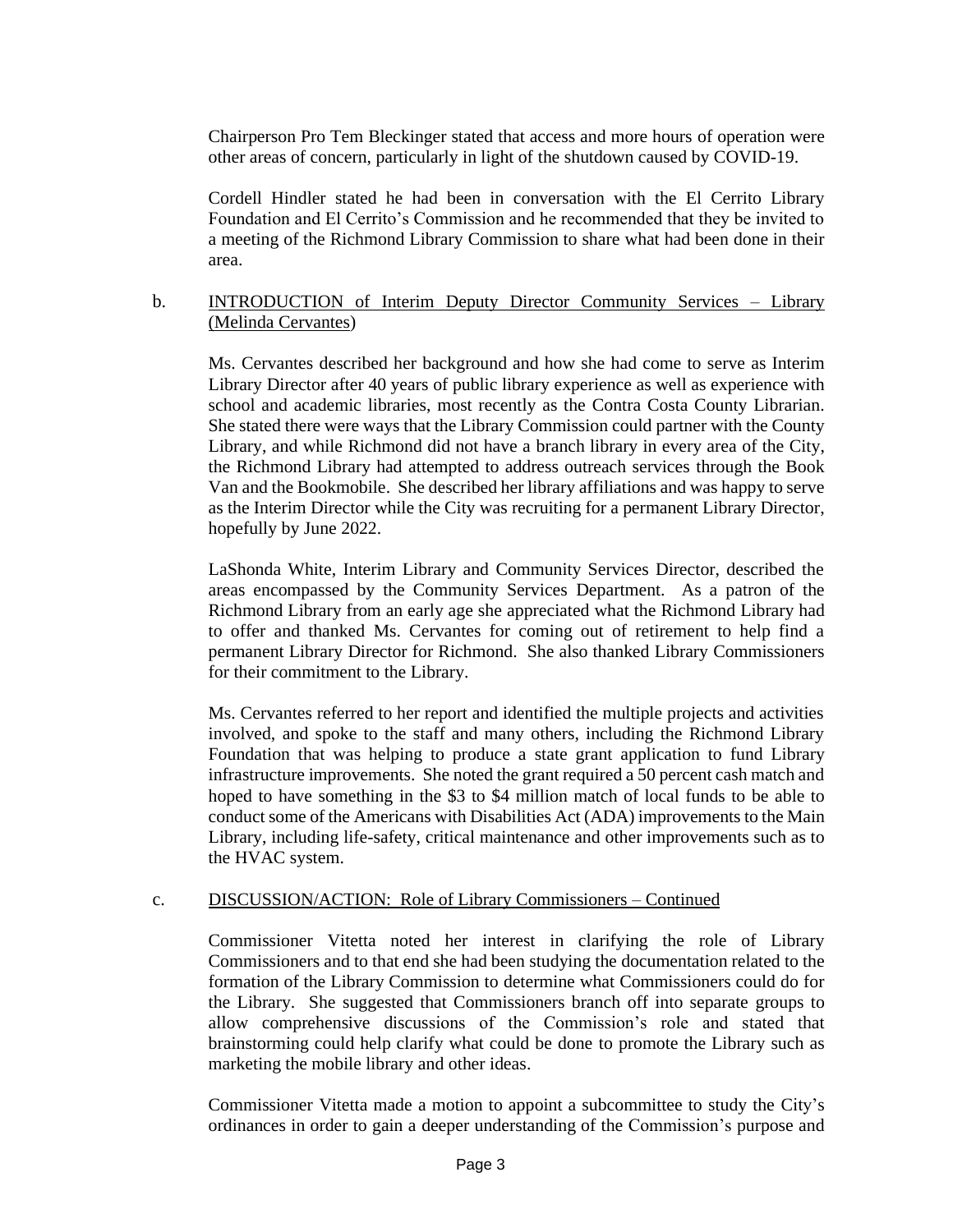possibly come up with an action list of how to help the Library.

Commissioner King sought some basic information related to the Library. She seconded the motion to allow a discussion.

On the discussion, Commissioner King asked how many people would be on the subcommittee and Ms. Cervantes explained that the subcommittee had to be less than a quorum, in this case two Commissioners, and the Commission might want to offer some direction on the function and purpose of the subcommittee.

Ms. White stated that there was a larger conversation citywide, and she encouraged the appointment of an ad hoc committee because ad hoc committees were defined in the Brown Act. She explained that care had to be taken given that an ad hoc committee had a limited duration, a limited quorum and a requirement for a focused item of discussion. In addition, ad hoc committee meetings would not be noticed.

It was also clarified that the full Commission could open the item of the discussion about the role, purpose and action items that the Commission wanted to take and the Commission could limit the items on the agenda for discussion. In that case, there would be no need for separate meetings.

Commissioner King suggested that given the few members available, the second option of focused agendas might be preferred. She suggested that breaking off into a group of two was unnecessary.

Ms. Cervantes recommended that the Commission schedule an orientation meeting which could be publicly noticed for one hour prior to the regular Commission meetings where Commissioners could review the City of Richmond Boards, Commissions and Committees Handbook for orientation purposes and be clear about anything specific to the Library and City commissions. She suggested there had not been an orientation of the entire group of their role on the Commission. She also referred to board effectiveness training offered through the California Public Library Advocates, which would be outside of the meeting. She explained there were many places where Commissioners could get some training. She recommended agendizing something in greater depth at the May meeting to establish a work plan and the Board training could occur prior to that time.

Commissioner King supported any kind of training available to Commissioners.

Commissioner Vitetta had concerns for what the Commission was allowed to do within the context of Commission meetings. She liked the idea of an orientation meeting.

Ms. White stated an ad hoc committee meeting would be allowable to create something to be brought back to the full Commission for consideration.

Chairperson Pro Tem did not support the motion and preferred to consider an orientation first.

Ms. Cervantes stated that an orientation would be put together to touch on other roles in addition to the Brown Act such as library advocacy, ambassadors in the community, connecting to the community, and the differences between subcommittee and ad hoc